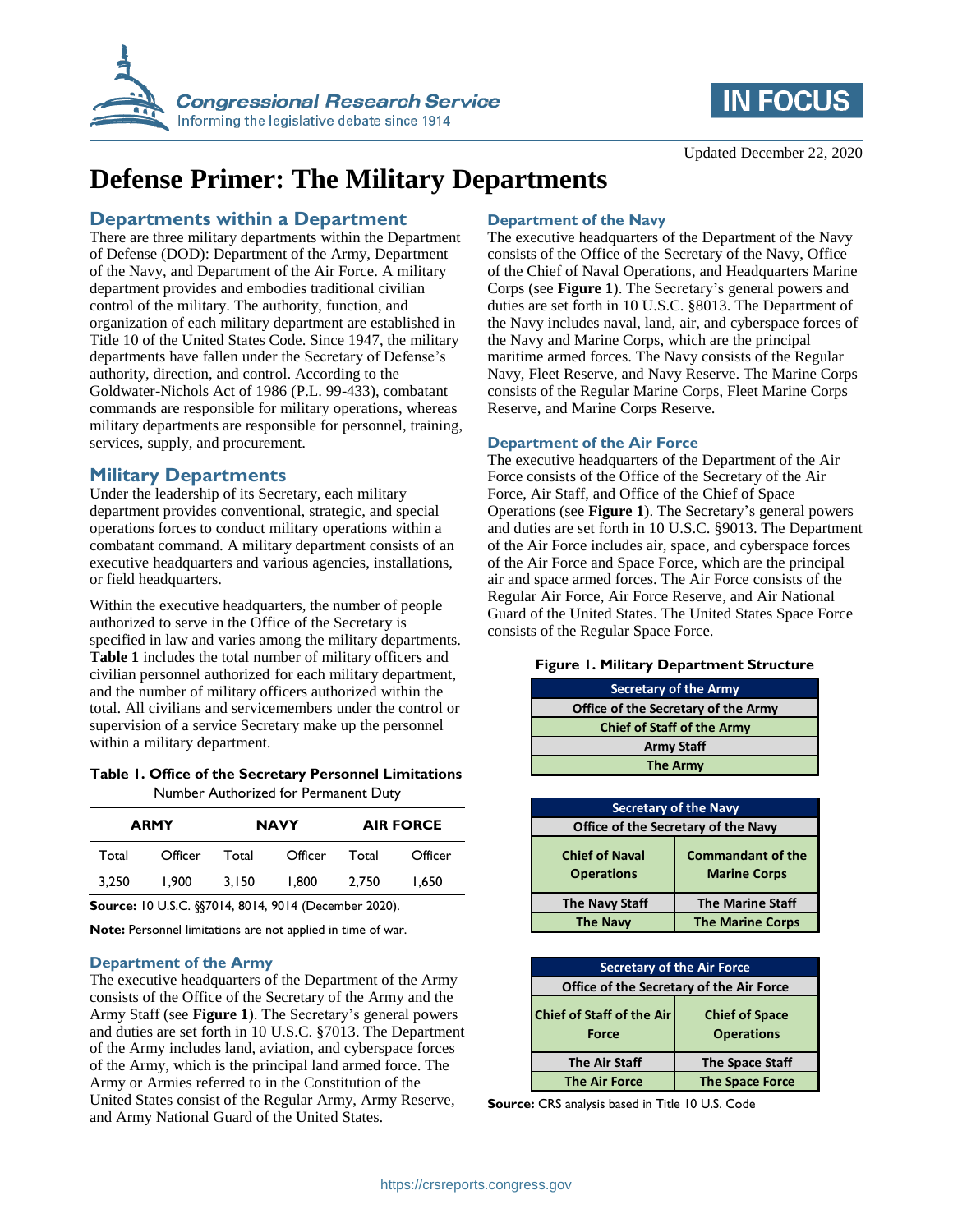## **Military Department Secretaries**

Each military department is led by a Secretary whom the President appoints from civilian life with the advice and consent of the Senate. Each Secretary directly reports to the Secretary of Defense, who directly reports to the President. Among other things, each Secretary is responsible for organizing, equipping, and training the armed service or services in the military department.

The Office of the Secretary typically includes an Under Secretary of the military department, and various assistant secretaries with designated areas of responsibility. Specified officials who directly report to the Secretary include the military department's general counsel, inspector general, and chief of legislative liaison.

After first informing the Secretary of Defense, a Secretary may make recommendations to Congress relating to DOD. Other discretionary functions include the authority to assign, detail, and prescribe the duties of civilians and servicemembers. The Secretary also issues regulations that implement his or her duties, powers, and functions. Under the Uniform Code of Military Justice (UCMJ), the Secretary is the most senior final disposition official and general court martial convening authority within the military department.

## **Military Department Armed Forces**

There are one or more armed forces in each military department. Each armed force is under the authority, direction, and control of the military department's Secretary. An armed force is led by a service chief and supported by a service staff. There are six U.S. armed forces, five of which are in the military departments: the Army, Navy, Marine Corps, Air Force, and Space Force. The six armed forces also comprise six of the eight U.S. uniformed services.

#### **Armed Forces Chiefs**

The President appoints a service chief from the flag or general officers of a service for four years with the advice and consent of the Senate. The service chief is responsible to the Secretary and Congress. Among other duties and responsibilities, the service chief exercises supervision over the civilians, servicemembers, and organizations of the armed force. There are five service chiefs among the three military departments (see **Figure 1**)**.** 

The service chiefs serve as members of the Joint Chiefs of Staff (JCS), which is led by a presidentially appointed and Senate confirmed flag or general officer who serves as the Chairman of the Joint Chiefs of Staff (CJCS), and is responsible to the Secretary of Defense and President regarding military operations. Unless disclosure conflicts with the service chief's position on the JCS, a service chief may disclose operational matters that affect the chief's military department to its Secretary.

#### **Armed Forces Staffs**

The service staff assists the service chief in carrying out his or her responsibilities. Except as required by law, a Secretary determines a service staff's members, duties, and titles. The principal role of a service staff is to furnish professional assistance to the service chief, Secretary,

Under Secretary, and assistant secretaries of the military department.

The only armed force that is not in a military department is the Coast Guard. It operates in the Department of Homeland Security (DHS) under the leadership of the Commandant of the Coast Guard and the authority, direction, and control of the DHS Secretary. However, Congress and the President may transfer the Coast Guard to the Navy (14 U.S.C. §103).

After the six armed forces, the remaining two uniformed services are the commissioned corps of the Public Health Service (PHS Corps), which is part of the Department of Health and Human Services, and the commissioned corps of the National Oceanic and Atmospheric Administration (NOAA Corps), which is part of the Department of Commerce.

The PHS Corps and NOAA Corps have a contingent role in the armed forces during wartime or if directed by the President. While serving in this role, the PHS Corps would become a military service in DOD and a branch of the land and naval forces (42 U.S.C. §217), and the NOAA Corps would transfer to any military department as considered to be in the best interest of national security (33 U.S.C. §3061).

## **Relevant Statutes**

10 U.S.C. §§ 111, 7011, 8011, 9011 10 U.S.C. §§ 113, 7013, 8013, 9013 10 U.S.C. §§ 7014, 8014, 9014 10 U.S.C. §§ 7031, 8031, 8041, 9031, 9081 10 U.S.C. §§ 7032, 8032, 8042, 9032 10 U.S.C. §§ 7033, 8033, 8043, 9033, 9082

## **CRS Products**

CRS In Focus IF10543, *Defense Primer: The Department of Defense*, by Kathleen J. McInnis

CRS In Focus IF10544, *Defense Primer: Department of the Army and Army Command Structure*, by Barbara Salazar Torreon and Andrew Feickert

CRS In Focus IF10484, *Defense Primer: Department of the Navy*, by Ronald O'Rourke

CRS In Focus IF10547, *Defense Primer: The United States Air Force*, by Jeremiah Gertler

CRS In Focus IF10542, *Defense Primer: Commanding U.S. Military Operations*, by Kathleen J. McInnis

**Alan Ott**, Analyst in Defense and Intelligence Personnel Policy